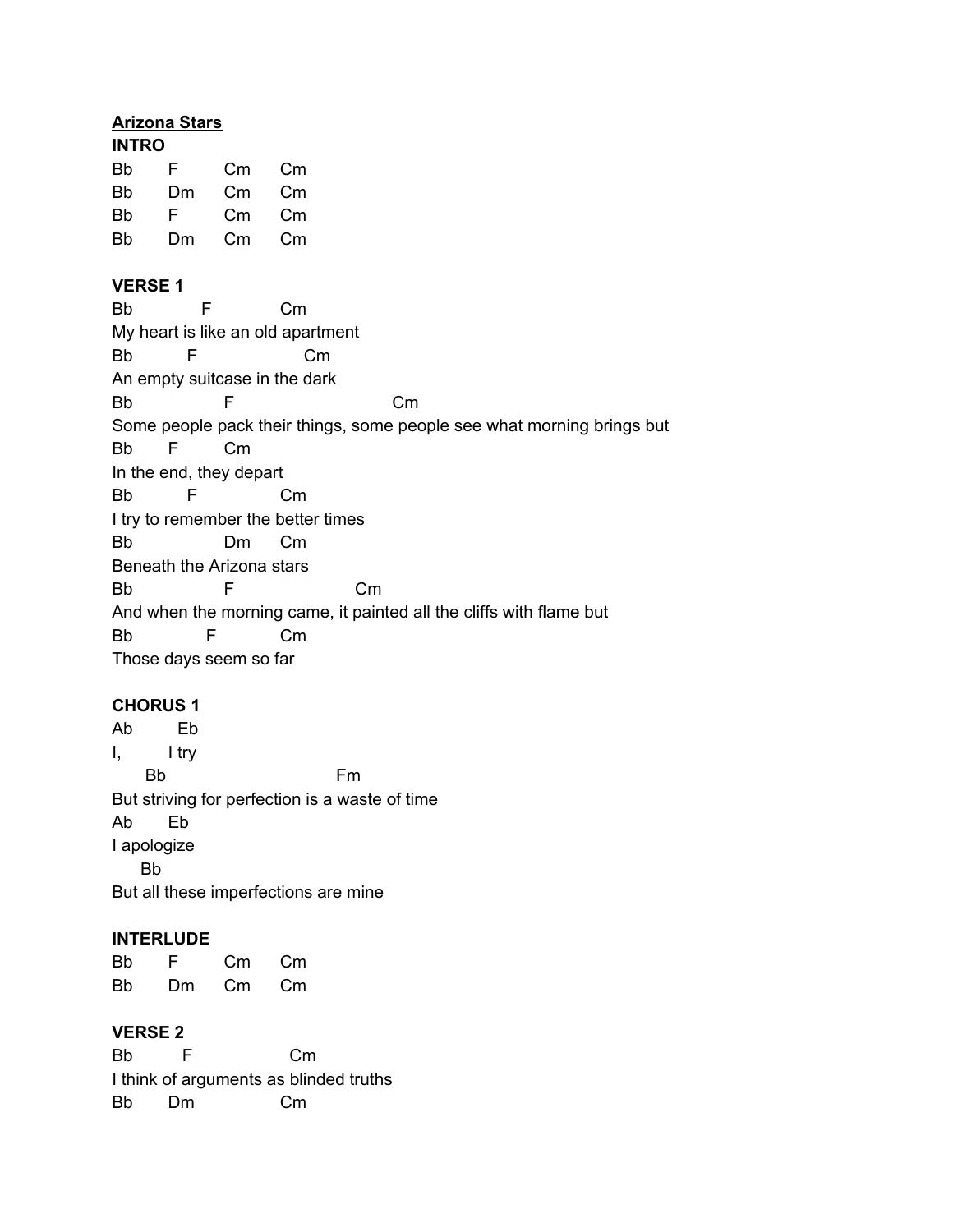You only see them in a certain light Bb F Cm You stand on solid ground, but love and grace cannot be found so Bb Dm Cm What good comes from the fight?

# **CHORUS 2**

Ab Eb I, I try Bb Fm But striving for perfection is a waste of time Ab Eb I apologize Bb But all these imperfections are mine

## **SOLO**

| Bb | F. | Сm | Сm |
|----|----|----|----|
| Bb | Dm | Сm | Сm |
| Bb | F  | Сm | Сm |
| Bb | Dm | Cm | Сm |

## **VERSE 3**

Bb F Cm I think that life is like a jack pine Bb Dm Cm We cycle through the growth and fire Bb F Cm When someone burns us down, we rise up through unlikely ground and Bb Dm Cm This time we grow even higher

## **CHORUS 3**

Ab Eb I, I try Bb Fm But striving for perfection is a waste of time Ab Eb I apologize Bb Fm But it wasn't all for nothing in the scheme of life

## **CHORUS 4**